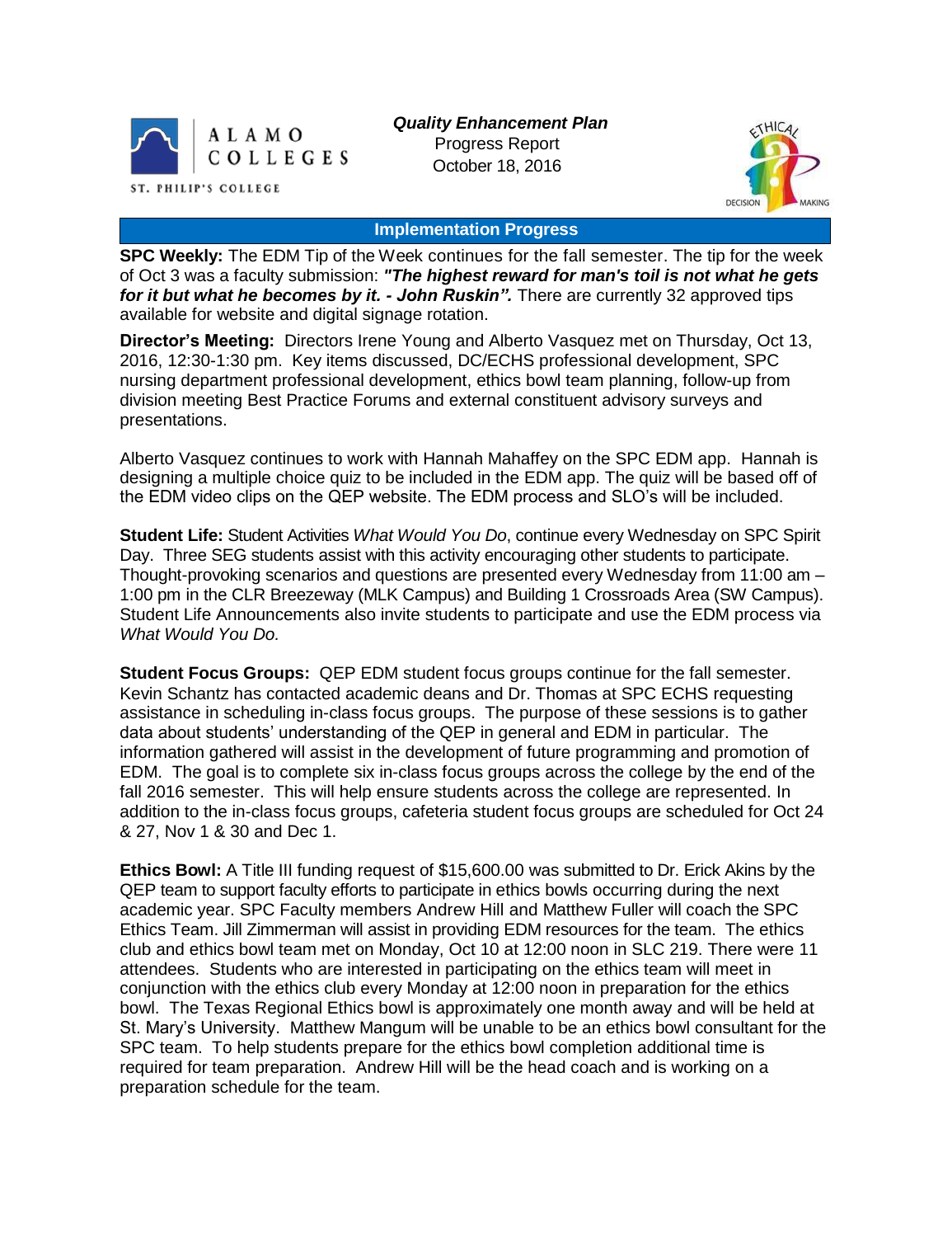- □ Texas Regional Ethics Bowl, November 12, 2016 in San Antonio, TX
- □ Two-Year College National Ethics Bowl, November 19, 2016 in Baltimore, MD
- □ National Ethics Bowl Competition February 24-26, 2017 in Dallas, TX
- □ 2017 Ethics Bowl Summer Workshop, June 23-25, 2017 in Bloomington, IN

**QEP Core/Implementation Team**: The core team will meet today from 2:00 – 4:00 pm, CLR 301.

## **Assessment**

**Personal & Social Responsibility Inventory (PSRI):** The PSRI 2 (post-test) will be launched on Nov 28 and sent to students who completed the PSRI 1 (pre-test). The PSRI 2 will remain open until December 16, 2016. The first 1,000 students completing both will receive a \$20.00 bookstore gift card.

Joshua Mitchell and Garrett Gowen from Iowa State University, RISE is working on getting the appropriate approval for RISE to collect data on those under age 18 attending SPC. He will try to get approval before the post-test launch on Nov 28. If he does not receive approval in time, modifications will be made in time for data collection next year. QEP directors and Dr. Hinojosa requested Iowa State University RISE remove the 'age 18 consent' requirement that precedes the survey. More students may complete the survey if the consent statement is eliminated. This will help to ensure DC/ECHS students are completing the survey. This is in accordance with SACSCOC and FERPA. DC/ ECHS students must have the same assessment opportunities as the traditional student population.

Iowa State University, RISE is currently working on a preliminary report from the PSRI 1 administration. The report will include the pre-test of the case study, as well as the moral foundation results. Once the report is finalized RISE will schedule a teleconference with QEP directors and Dr. Hinojosa.

In regards to PSRI e-mail communication to students, John Orona has received the new e-mail account for SPC-President. The ICT office will manage the account and set up for authorized individuals only. John Orona would like to set up a SOP of whom is ultimately responsible (one person) to authorize use of this email account. A link to Feed the Tiger could be included in outgoing correspondence for feedback. It has been suggested the following statement be integrated in all outgoing correspondence from this account:

Please do not reply to this e-mail. It is a notification-only address. All replies should be sent to [http://spcweb.alamo.edu/feedback/index.html](https://mail.alamo.edu/owa/redir.aspx?C=mawO8X7fmD1aNFeUldgaleTfj86GBQJz2F8Z990APU7i6ZYu1u7TCA..&URL=http%3a%2f%2fspcweb.alamo.edu%2ffeedback%2findex.html) .

**Defining Issues Test Version-2 (DIT-2):** The DIT-2 is scheduled for administration to randomly selected course sections Nov 14 – Dec 2, 2016. The Student Assignment Survey will be administered in conjunction with the DIT-2, Nov 14 – Dec 2, 2016.

**Rubric Assessment:** Sonia Valdez has forwarded an information packet for artifact collection and rubric assessment to instructional deans and chairs. Flex II and all other courses will have artifacts collected in Nov. Rubric assessment and calibration is scheduled for Feb 2-3, 2017.